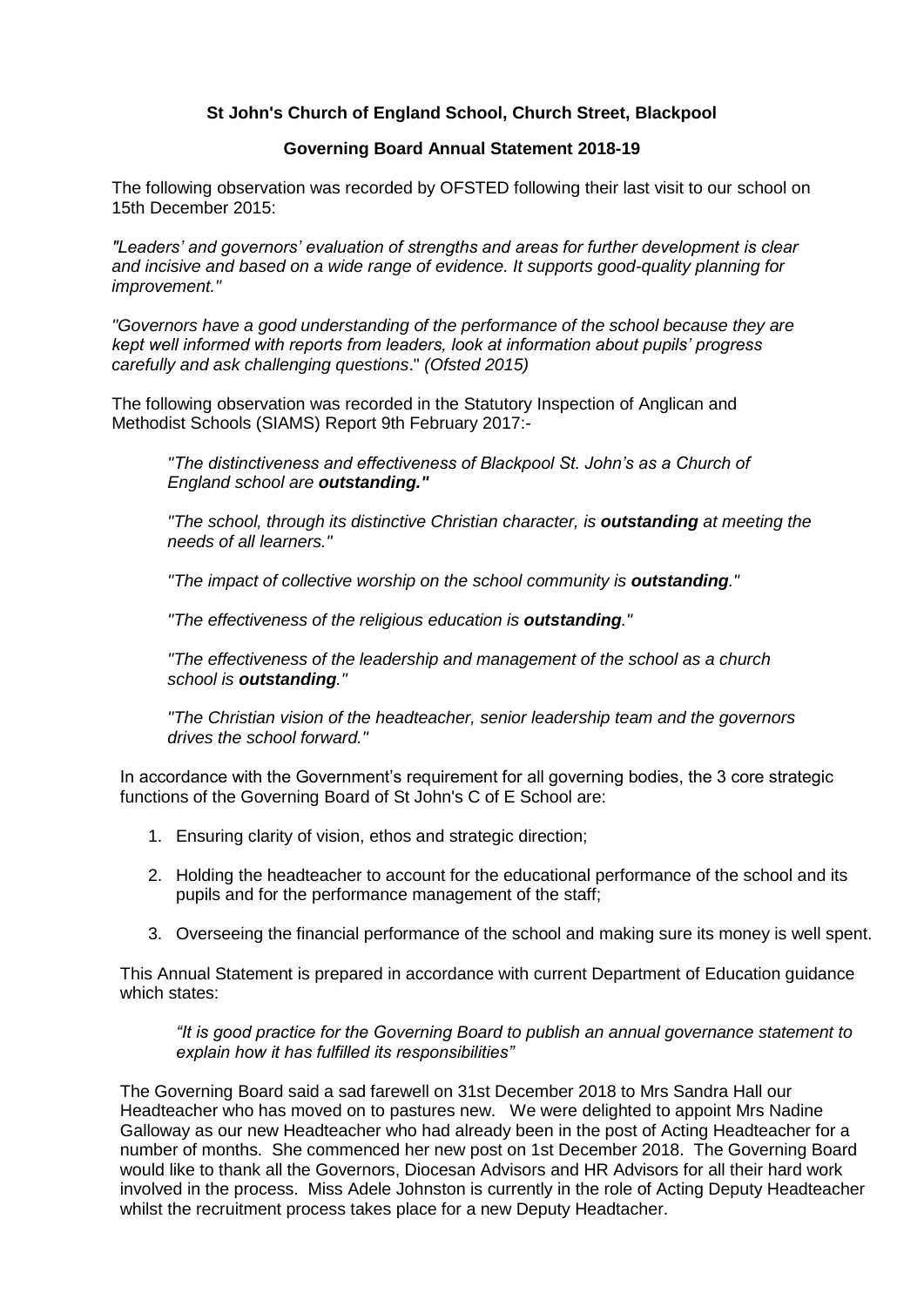#### **Publication of Governance Arrangements**

In the interests of transparency, a school/academy must publish on its website up to-date details of its governance arrangements in a readily accessible format.

This statement therefore is to explain how the Governing Board has fulfilled its responsibilities as defined by Government supported by the Local Authority and Blackburn Diocese.

#### **Publishing Arrangements**

Governors received the report to assure the Board that the school website is compliant with statutory requirements of information to be published on the website, including publication of governance arrangements. Arrangements were made to address any areas of non-compliance.

## **Appointment of Chair and Vice Chair**

Mrs Karen Blackburn (Chair) and Mr Gary Hope (Vice Chair) continued as for another year in office as part of the two-year cycle.

#### **Membership**

Mr Colin Malone was appointed as Foundation Governor (Principal Minister Nomination) 01.09.18

Mr Pete Mercer's Term of Office as Associate Governor ended on 29.9.18 and he was not reappointed.

Mr Dave Blacker was reappointed as Local Authority Governor on 01.09.19

Mrs Karen Blackburn was reappointed as Foundation Governor (PCC Nomination) on 01.09.19

Mr Antony Birdsall was appointed as Foundation Governor (PCC Nomination) on 13.12.19

Miss Lauren Blackburn was appointed as Foundation Governor (PCC Nomination 24.01.19

**Curriculum & Standards Committee** – to monitor the effectiveness of standards, including teaching, curriculum and the wellbeing of pupils.

This committee scrutinizes the School Development Action Plan to ensure teaching is broadly based but is also focused on areas of specific need. We also see the feedback from pupil and parent surveys and questionnaires.

#### **Resources Committee – to cover the business side of the school, including staffing, finance and premises management.**

The Governing Board has been trained in School Finance Management and Governors have worked with school staff to achieve The Schools Financial Value Standard accreditation.

The Governing Board agreed part way through this year that the above Sub Committees would no longer meet and that all the functions would be undertaken by the full Board. We now have six full Governing Board meetings a year instead of three where all the business is discussed.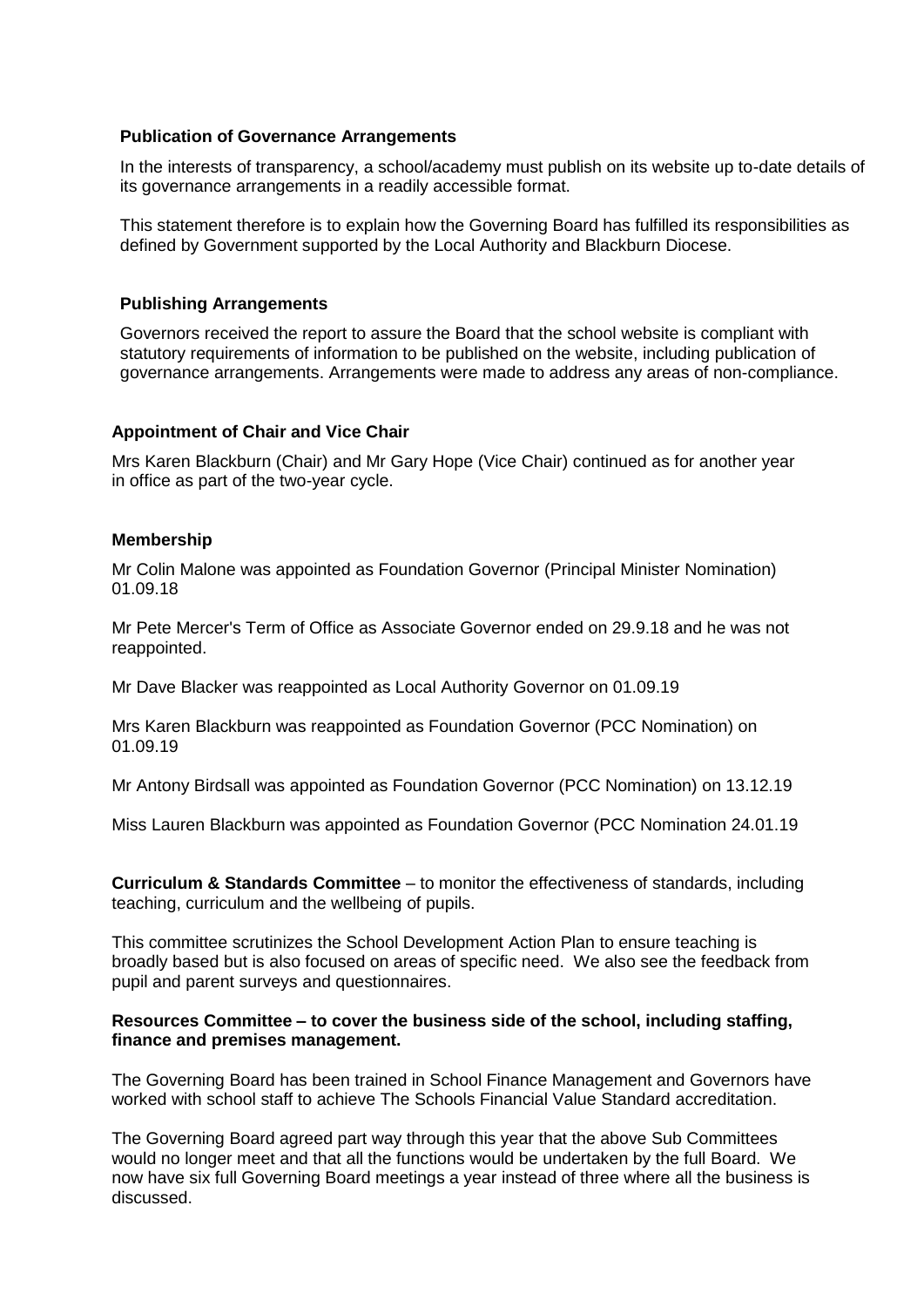The impact of the Governors' role in the school ensures that the budget is managed effectively and improvements are effective and continuous. Governor expertise – the Governors bring a wide variety of expertise to the school and this helps to ensure the school is moving forward.

## **Church School Distinctiveness Action Plan**

- To further develop church/school links by raising the school's profile and its activities in St John's Church
- To further develop church/school links by raising the school's profile and its activities in St John's Church
- To further develop relationships with communities beyond the UK and engage with global communities to enrich our children's lives.
- Create an outside Prayer/ Reflection area, to further develop the faithfulness of the Christian environment and enhance the children's outdoor learning

## **School Development Action Plan (SDP)**

We agree school development priorities that have been set from an analysis of data which highlights areas to improve. The SDP is shared with us and progress towards key milestones is checked every term. The 2018-19 targets for the school development plan were:

Priority 1 – EYFS / KS1 Further develop confidence in teaching phonics throughout the key stage.

Priority 2 – English

To increase the number of children exceeding age related expectations in English

Priority 3 –Communication

Improve children's communication and language skills throughout school

Priority 4 – Teaching & Learning

Revisit assessment and marking in core subjects to bring in line with Limitless Learning Vision

Priority 5 – Head Start Resilience

To further develop a culture of Limitless Learning and Growth Mindset with all staff, children and parents

Progress of the SDP is reported back to the Full Governing Body and sub committees termly where it is closely monitored.

## **Safeguarding Annual Report**

Governors received the annual report on safeguarding, to assure the Board that robust arrangements are in place and for them to support consideration of whether any additional training/amendment to policies and procedures is required.

## **Policies**

Governors have reviewed and revised as necessary any relevant policies using the Governing Board Policy Review and Delegation Planner as recommended by the Local Authority. See below for the policies reviewed/revised in 2018-19: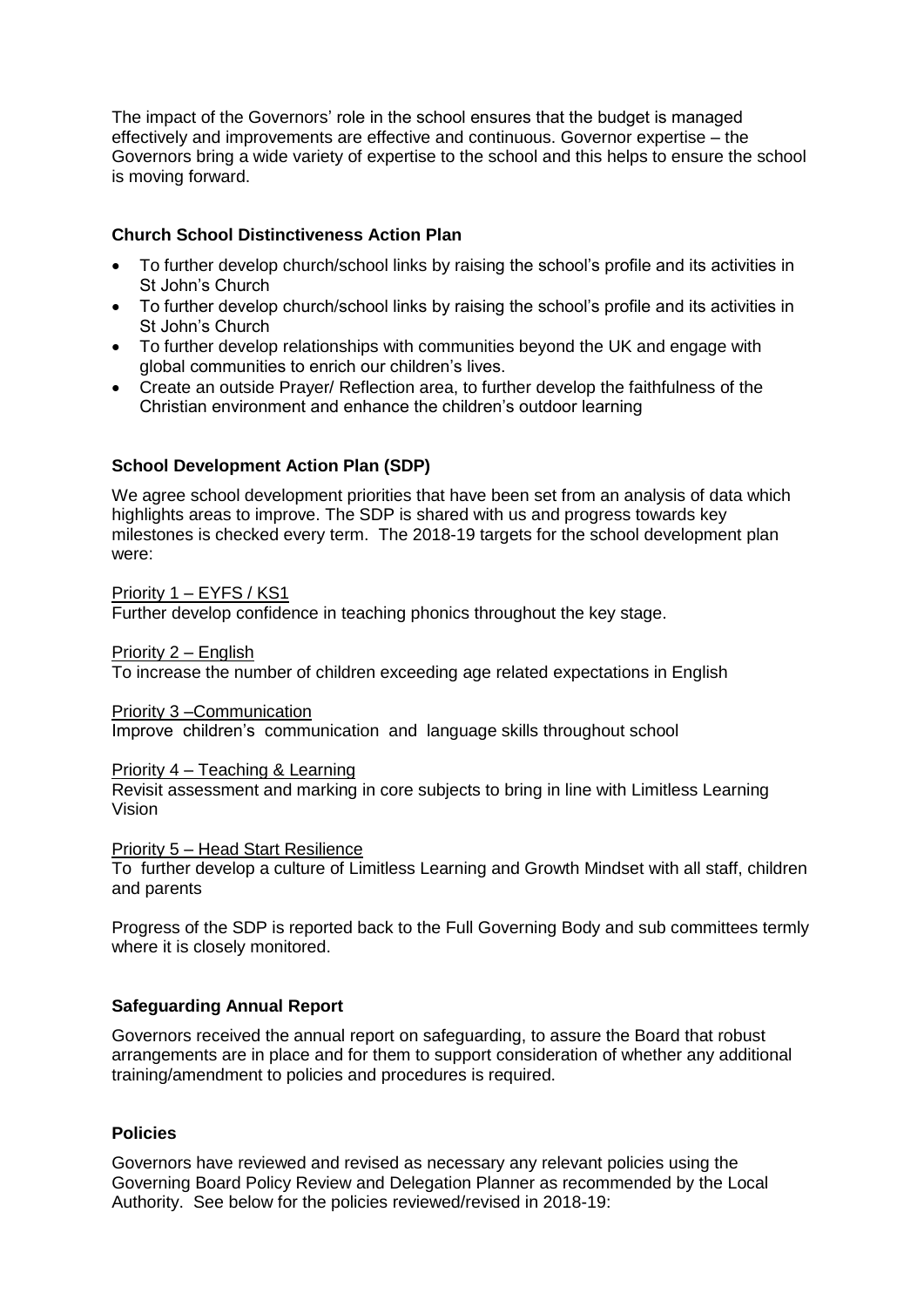- Accessibility Plan
- Charging & Remissions Policy
- (Financial) Internal Control Framework
- Governor Allowances Policy
- Health & Safety Policy
- Safeguarding/Child Protection Policy and Procedures
- Pay Policy
- SEND Policy
- Staff Behaviour (Code of Conduct)
- Staff Discipline
- Supporting Pupils with Medical Conditions
- Accessibility Plan
- Charging & Remissions Policy
- (Financial) Internal Control Framework
- Governor Allowances Policy
- Health & Safety Policy
- Safeguarding/Child Protection Policy and Procedures
- Pay Policy
- SEND Policy
- Staff Behaviour (Code of Conduct)

We have reviewed the following documents and reference guides again this year which set out and aid how we operate:

- **Instrument of Government** Outlines the constitution of the Governing Board, as agreed by the Diocese and Local Authority.
- **Code of Conduct** this sets out the expectations on and commitment required from Governors and Trustees in order for the Governing Board to properly carry out its work within the school and the community.
- **Procedures for the appointment of Chair and Vice Chair**
- **Delegation Planner/Scheme of Delegation** this outlines the key roles and functions of the Governing Board, and determines where these have been delegated to a Local Governing Board/committee or individual in line with Governance regulations.
- **Policy Review Planner** this details the statutory policies requiring consideration by the Governing Board, and where these have been delegated to a committee or individual in line with Governance regulations.
- **Committee Terms of Reference** this outlines the procedures and functions delegated to Committees established by the Governing Board.
- **Committee Membership and Nominated Governor Roles** this confirms the appointment of nominated Governor Roles and Membership on each established Committee of the Governing Board.

## **Nominated Governor Roles/School Visits**

All governors have responsibilities delegated to them to act as a 'specialist' governor for certain functions. The Governors visit the school as part of their monitoring of the SDP and in co-ordination with their specific Nominated Governor Roles. These are a valuable